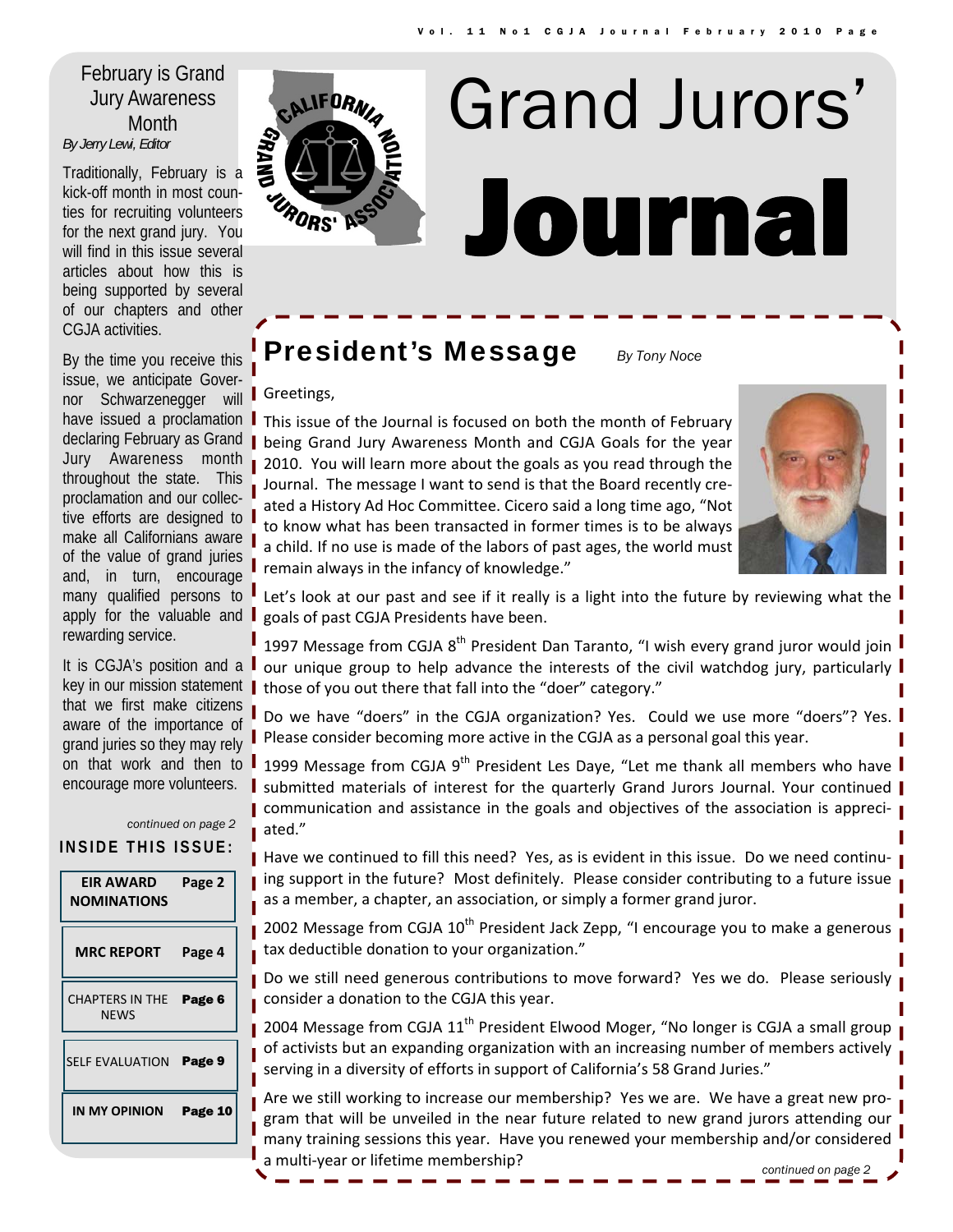If, as a grand jury or a CGJA member or chapter you would like to increase your efforts, here is a summary of activities you can engage in.

- Persuade the County Board of Supervisors and any cities in your county to proclaim Grand Jury Awareness Month in the county.
- Speak to the Board of Supervisors and City Council during public comments at their regular meeting to publicize this activity.
- Issue press releases on the value of grand jury efforts in your county to (a) make the public more aware of grand juries and (b) help interest citizens to volunteer for this service. Incorporate successful reports – perhaps we can help you find examples in your county.
- Visit any local civic organization to make short presentations. We have available several versions in Power Point that can be helpful. Create a speakers' bureau to carry this out.
- Encourage people to visit their own county grand jury website as well as the CGJA website, www.cgja.org, to learn more about grand juries.

ing from anyone other efforts and ideas.



<span id="page-1-0"></span>*Continued from page 1 President's continued from page 1* 

2006 Message from CGJA  $12<sup>th</sup>$  President Jerry Lewi, "In my view, one of the most important goals we have adopted is to find a way to document the good work of California Grand Juries."

Have we made progress towards this goal? Yes we have. We continue to publish excep‐ tional grand jury final reports under our on‐ going Grand Jury Achievement program. Have you contributed a local grand jury final report to this program?

2007 Message from CGJA  $13<sup>th</sup>$  President Judi Lazenby, "Our greatest wish is for future ad‐ ministrations to be able to stand firmly on our work and continue to build an organiza‐ tion that is a beacon of help to grand juries, local chapters, and independent associa‐ tions."

Has former President Lazenby's goal been reached? Yes it has. The CGJA presently does stand on a firm foundation in every area with

the State acknowledging our grand juries, an increase in Chapters, an expanded Training program, a sound financial accounting, re‐ cording and filing system, a very active mem‐ bership program and a better communica‐ tions network utilizing the internet. These are a few of our beacons that are shinning bright.

2009 Message from CGJA 14<sup>th</sup> President Tony Noce, "All of us working together can make our dreams become reality."

Are we working together? Yes we are. We have twenty committees with over one hun‐ dred committee members of which over fifty percent of the members are at‐large mem‐ bers. Have you volunteered your services to a committee?

#### **In Conclusion:**

Can we learn from the Past? Most definitely as has been identified above. Are we excited about our new History Ad Hoc Committee? Yes we are.



#### **Excellence in Reporting** By Sarah Simpson, EIR Committee Chair (Napa)

The *Excellence in Reporting Award* (EIR) is presented an‐ nually by the CGJA. Its pur‐ pose is to recognize quality in Grand Jury reports as well as in those released by news media. This award is pre‐ sented at the annual CGJA We look forward to hear-<br>line from environment of conference to recognize and increase public awareness of exceptional reporting in both

categories.

Current or past Grand Juries are eligible to receive the Grand Jury Award. Criteria considered are citizen im‐ pact, duration of the problem addressed, formidability of investigation, quality of writ‐ ing and editing, degree of public support achieved, and extent to which recommen‐ dations were implemented.

The News Media Award, pre‐

sented to print or electronic media, is judged on whether there is an increased public awareness of the Grand Jury system or an increased con‐ sciousness of the investiga‐ tion covered by the report within the community. En‐ tries may be submitted in conjunction with a specific Grand Jury report or inde‐ pendently.

*Continued on page 3*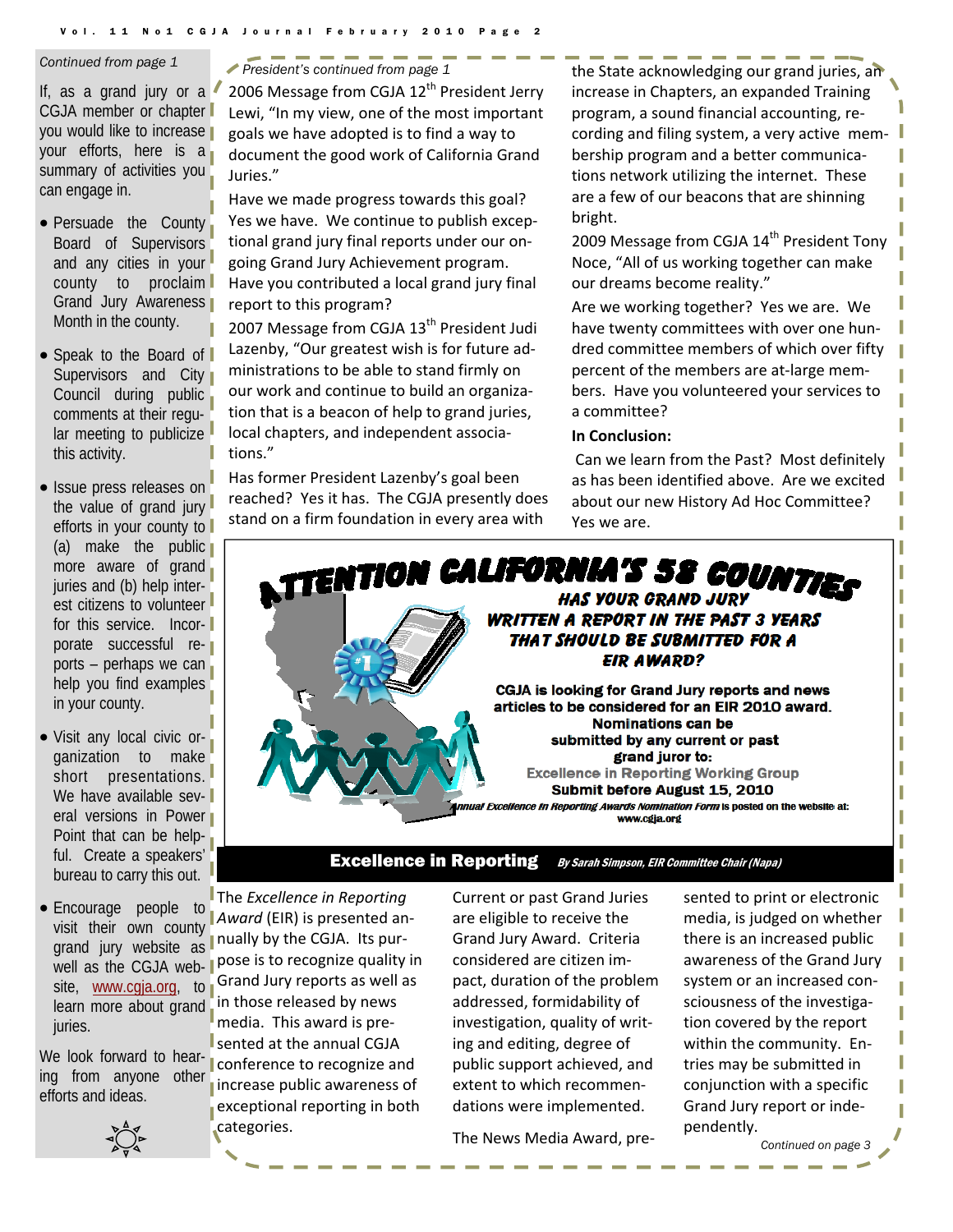#### *EIR Continued from page 2*

Grand Juries and present or past Grand Jury members are encouraged to submit the best of their investiga‐ tion reports and news articles for consideration by the Excellence in Reporting Working Group**. The ap‐ plication form,** *California Grand Ju‐ rors' Association Annual Excellence in Reporting Awards Nomination Form,* **is posted on the CGJA web‐ site.** Submissions of current and past reports (going back three years) for the EIR Awards must be made by August 15, 2010. Further informa‐

tained from Sarah Simpson at sarah.simpson@comcast.net.

tion about these awards can be ob‐

#### **Mark your Calendar!**

**The dates for the Annual Conference in San Diego are now confirmed as October 21-22, 2010 Please watch our website and future issues for more information** 

#### CGJA INVITED TO SPEAK TO YOLO COUNTY SUPERIOR COURT

*By Ron Miguel (San Francisco)*

*Ed Note: Grand Jurors are invited to call this article to their court personnel's atten‐ tion to see if there is any interest in having a similar presentation within their county.*

Last September the CGJA Training Committee was contacted by Beverly Snow, the Human Resources Manager for the Yolo County Superior Court, after one of her staff members who had attended our training seminar in Sacramento told her about the informative presentations she had observed there. Ms. Snow asked if any of our training staff might be willing to partici‐ pate in their annual staff training sessions during the last two weeks of De‐ cember. This was the first such request CGJA has received from a Superior Court jurisdiction. The court is 'dark' those weeks and they use the time to schedule two training days for their staff of about 106 employees – half one week and the remainder the following week.

Because of my experience with CGJA training materials and my proximity to Yolo County I was asked to prepare the presentation. Their request was for a history and overview of the Grand Jury System in California and allotted me three hours including Q&A. Although members of our association have been making presentations to various groups for many years, these usually fall into the 'juror recruitment' category and they rarely exceed an hour.

The Yolo County Grand Juries regularly attend our Sacramento Seminar and the court is familiar with our usual course material – but this was to be a much more in depth and concentrated presentation. They have a very good website which gave me some background and a review of the Final Reports

*Continued on page 4* 

### Public Relations Committee Report *By Jerry Lewi, Chair*

The Public Relations Committee has adopted several new goals for 2010. They are in priority order: Completing a new



recruiting video in conjunction with our Humboldt Chapter, updating our website, creating posters to promote grand jury service and publishing a book about the California Grand Jury system. Some of these need a little explanation: Updating our website is aimed at improving the naviga‐ tion through the site to make it easier for all visitors to find the information they are seeking. The new book is intended as a short book that will fundamentally answer the question posed to me recently by a reporter, "Why should the average Californian care about the grand jury?" We think all new grand jurors will want a copy of this book that will be attractively priced to explain to their friends and relatives why they have signed up for this duty.

These new goals are in addition to our ongoing activities including the *Grand Jurors' Journal,* pro‐

moting *Osher Lifelong Learning Institute* courses and the *Grand Jury Achievement Report*. With respect to the latter, we have been disappointed by the lack of new candidate grand jury reports and have decided on another approach to assist in this project. It is as follows: Any member or grand jury who thinks they have a candidate, should contact me with some idea about why they believe a certain report would qualify. I will either take the call myself or refer it to one of my committee members and we will "interview" you to see if there is enough information to justify adding the report to our data base. If you believe you have a candidate, please follow these guidelines:

### Call or email <u>Jerry Lewi</u>, 805-532-1321, cgjaprguy@roadrunner.com with the following information at hand: Date/County/Title of Report and what benefit to your county resulted. It would also be convenient to have the report in front of you when you make the call

We hope this new approach will generate many more candidate reports. Please visit our website, www.cgja.org, and click on the *"Grand Jury Achievement"* icon for more information.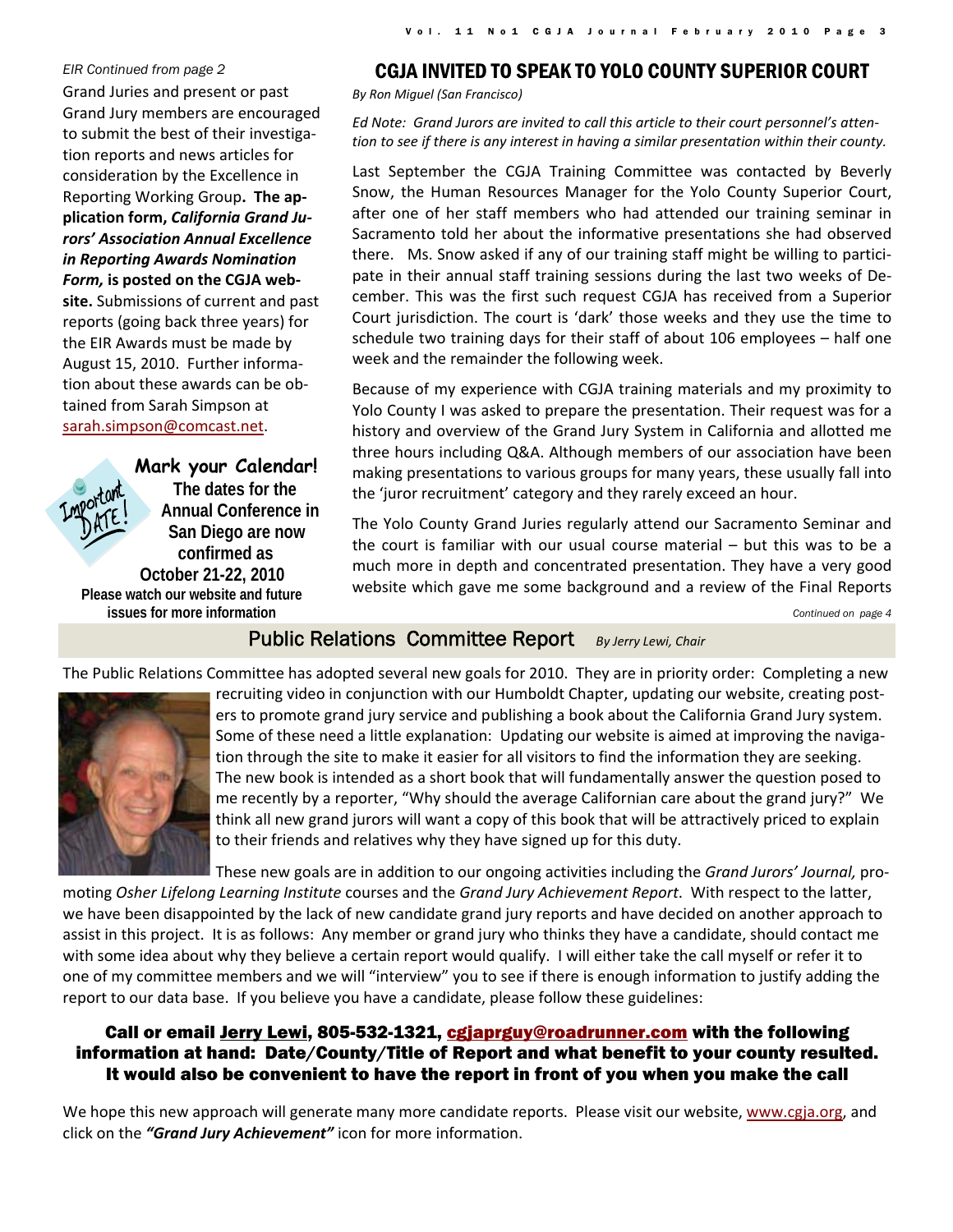#### <span id="page-3-0"></span>*Yolo County Continued from page 3*

which they've issued in recent years. This Grand Jury is one which partici‐ pates in both the Criminal and Civil aspects of Grand Jury work.

There is an excellent Grand Jury his‐ tory on our own website and I was able to reference material that I've accumulated over the years ‐ a great deal came directly from our Training Manual and generic Grand Jury Handbook. There was additional material supplied by Lew Avra, Jerry Lewi, Marsha Caranci, Diane Hoff‐ man and others in my research. They also reviewed my drafts – both presentation slides and script, mak‐ ing valuable suggestions.

I outlined the presentation with His‐ tory, Law, Process, and Product as the four 'chapters'. History started in England in 1066, moved to the Colonies, then to California, where I dealt with the basic changes since 1850. Law followed – again refer‐ encing the earlier English statutes, through the Accusation process, the Penal Code sections, and the re‐ quirements for working with their District Attorney on indictments. I led them through the formation of a Grand Jury, Internal Procedures Manual, committees, investigations, interviews, and then the writing and editorial process. There are about 40 slides in the presentation, and my 'script' is around 6,500 words. The script has many Yolo County specific references, but the slides are generic and could be used again for other presentations. I was able to reference some of their own Final Reports as examples of excellent work and very effective changes, and used examples from other Northern California counties.

The first session had about 45 in attendance and lasted around 2 3/4 hours. The staff filled out evaluation forms supplied by the Court and re‐ ported back to me a few days later.

Based on that feedback, I made some changes in emphasis for the second week's session which I shortened to just over 2 hours  $-$  a much more manageable timeframe. This second week had about 35 staff in attendance with one great addition. Judge David W. Reed, who will be the Yolo County Grand Jury Supervising Judge for 2010‐2011, heard about the presentation and decided to attend. He was a great addition to the group. Evaluations from the second week were also very positive.



**Membership Relations Committee** By Daniel Mufson, Ph.D., Chair

Introductory Membership Program: We recently reported on the chapter and association presidents meeting held in Sacramento where it was suggested that the CGJA con‐ sider offering introductory mem‐ bership to sitting grand jurors in order to further introduce them to our activities. The MRC then drafted a policy proposal for the Board which was approved at their December meeting:

*It is moved that the CGJA Board of Directors, in accordance with Article 4. [MEMBERS]; Section 1. of the By‐ laws, create an additional Class of Member titled "introductory" mem‐ ber. An introductory member is an individual who has been offered and accepted a complimentary member‐ ship valid during their term of Regu‐ lar Grand Jury service, who has complied with the requirements for such complimentary membership as set forth by the Board of Directors and who is currently serving on an impaneled Regular Grand Jury for the first time in any of the 58 Coun‐ ties. Such a member has no vote in CGJA matters but does have voice*

#### *at CGJA functions when recognized by the President or Chairperson."*

The MRC has been working with PR and Training to draft procedures to implement this program. The Train‐ ing Committee will provide applica‐ tion forms to all trainees attending our sessions and we will have a note on the web to alert others who might not have taken the training to apply. The MRC will send these in‐ troductory members the Journal in electronic form for the period of their GJ service and then invite their full membership.

And now a tale of two members, one a member for 8 years and the other who joined last January. The energizer bunny has re‐joined the MRC: Owen Haxton was recently selected to fill a vacant position on the Board of directors and he volunteered to serve, yet again, on the MRC--he had chaired it several years ago. He then volunteered to draft the policy for the Board's approval. Because of his quality work and attitude, we asked him to be the Vice‐Chair of the MRC. He accepted. Our only concern is why would anyone volunteer to serve on this committee twice?

And that other dynamo, Bonnie Kenk! Did you ever see anyone so organized or responsive? She main‐ tains the membership list and can answer questions such as how many members pre‐paid their dues and for what years; how many are lefthanded and those who eat broccoli… She handles many details including the CGJA book keeping with profes‐ sionalism. She has designed the ap‐ plication form for the introductory membership. Another innovation she is rolling out is to save the or‐ ganization postage and printing costs by emailing out renewal no‐ tices to our members who have given us their email address. Hope‐ fully we'll be able to collect more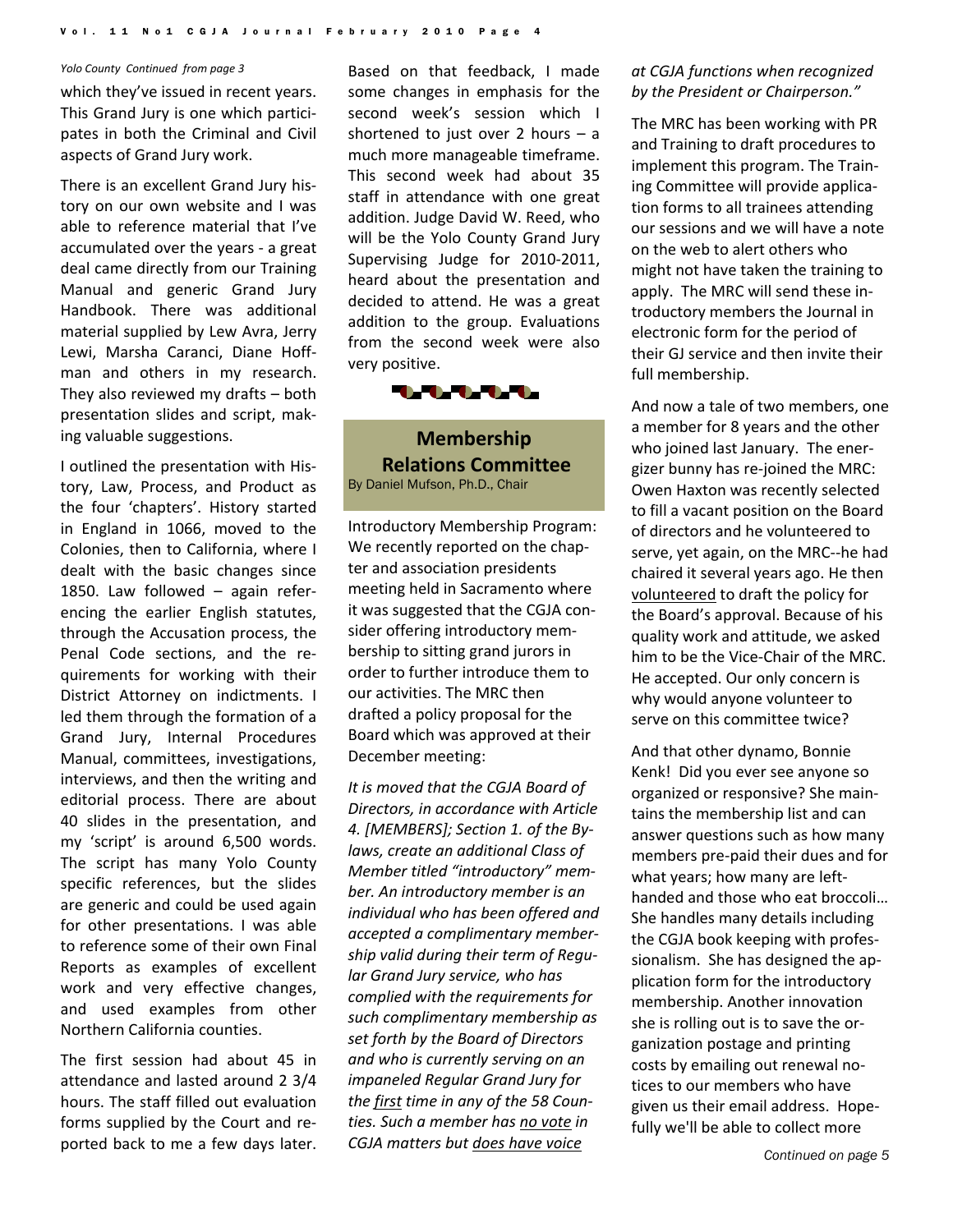email addresses when the renewals come back and thereby save the or‐ ganization even more funds. You can help to expedite the process by sending your email address now to parroted@cox.net. So, if you're due to renew this year, and we have your email address, keep an eye out for our renewal reminder in your inbox. MRC Report continued from page 4

The members in Sonoma are off to a most impressive start as our newest Chapter‐‐they're developing a great web page. Two additional groups are moving toward chapter status…

### **Chapter and Association News from around the state:**

**Humboldt County Chapter** has se‐ lected officers for 2010. Suzi Fre‐ geau, President; Barbara Carolan, Vice President; Darlene Marlow, Ser‐ geant‐at‐Arms; Diane Lehman, Sec‐ retary. Matt Morehouse, Irene Stid‐ ston and Keath North were elected to serve on the Board of Directors. North is also a statewide Director and Vice President.

**Kings County Chapter** just elected new officers to begin in January: Ken Beinhorn, President; Betty Hamp‐ ton, Vice President; Eldora Triguerio, Secretary; Georgia Mat‐ tos, Treasurer; and Georgia Tierney, Member at Large.

**Marin County Chapter** reports that in conjunction with the Community Media Center of Marin, we are cur‐ rently creating a recruitment video to augment our public outreach pro‐ gram. One of our goals this year was to get the Public Issues Committee started: They have been meeting regularly and been inviting speakers to discuss topics of interest to our members.

**San Luis Obispo** Elections: Jim Ragan, President; Mimi Kalland, Vice President; Hedy Damery, Secretary;

Dorothy Schlitz, Treasurer. Cath‐ erine McKown will present the Marin Chapter's experiences edu‐ cating and interviewing GJ appli‐ cants at a February luncheon meet‐ ing. The Chapter is participating in GJ Awareness Month activities with the Board of Supervisors and in seven cities.

**Shasta** is embarking on their annual recruitment drive, a secret project and paperwork to become a CGJA chapter.

**Grand Jurors Association of Orange County:** New officers: Joe A. Moreland, president; Bob Fauteux, First Vice President; Charlotte Fox, Sec‐ ond Vice President; Rose Moreno, Secretary; Joe Quiros, treasurer; Carol Duensing, parliamentarian; and Jerry Kraus, sergeant‐at‐arms.

#### **San Diego Grand Jurors' Associa‐**

**tion....**we are in full swing prepara‐ tion for the 2010 CGJA Annual Con‐ ference to be held here October 21/22....committees are forming and details are being worked on....

### **Chapter News**

## **Kern County Chapter** *By Larry Walker, President*

Greetings from Kern County to all. It is indeed a pleasure to report to the CGJA membership what has been and will be going on in Kern County since our last report. It is with great sadness to report that our recent Chapter President, Trudy Slater, will not be able to complete her term due to temporary health reasons. Trudy has done a great job and we all appreciate her efforts and look forward to her participa‐ tion in the future.

I have accepted the position of Chapter President and I am looking forward to leading our fine organi‐ zation. I am currently serving on the Kern County Grand Jury as I have done for two previous terms, as well as being active in various po‐ sitions within the Chapter since 2007

The Chapter is once again supporting the Kern County Grand Jury in their efforts to promote Grand Jury Awareness throughout the County. On Feb.  $18<sup>th</sup>$ , the Grand Jury will be hosting a Public Ceremony at the Courthouse, as they have each year for the past decade, in an effort to expose the Grand Jury system to the public and to promote recruiting efforts for the 2010‐2011 Kern County Grand Jury.

The event will be highlighted by the Kern County Board of Supervisors presenting the Grand Jury with a Proclamation declaring the month of February as Grand Jury Awareness Month. This local recognition hope‐ fully will be supported by a Procla‐ mation from the Governor's Office which has been requested once again by the CGJA.

An additional highlight will be the presentation of awards to the win‐ ners of the Grand Jury's Art Contest which was open to Kern County students in grades 5‐6th, 7‐8th and 11‐ 12th. This year's theme was "We The People" and its purpose was to familiarize students with the Grand Jury and to promote the objective: "To Serve and Assist the People of Kern County by Insuring Transpar‐ ency in Government." The jury re‐ ceived over 550 entries from 26 schools which is a strong show of support from school districts in the County. Judging was extremely diffi‐ cult as Tony Noce can attest to, since he was invited to assist in the judging process.

In summary, I would like to note that the Chapter had a great Christmas luncheon this past December with over thirty attendees and looks for‐ ward to a schedule for the year 2010 that promises to be very rewarding and fulfilling.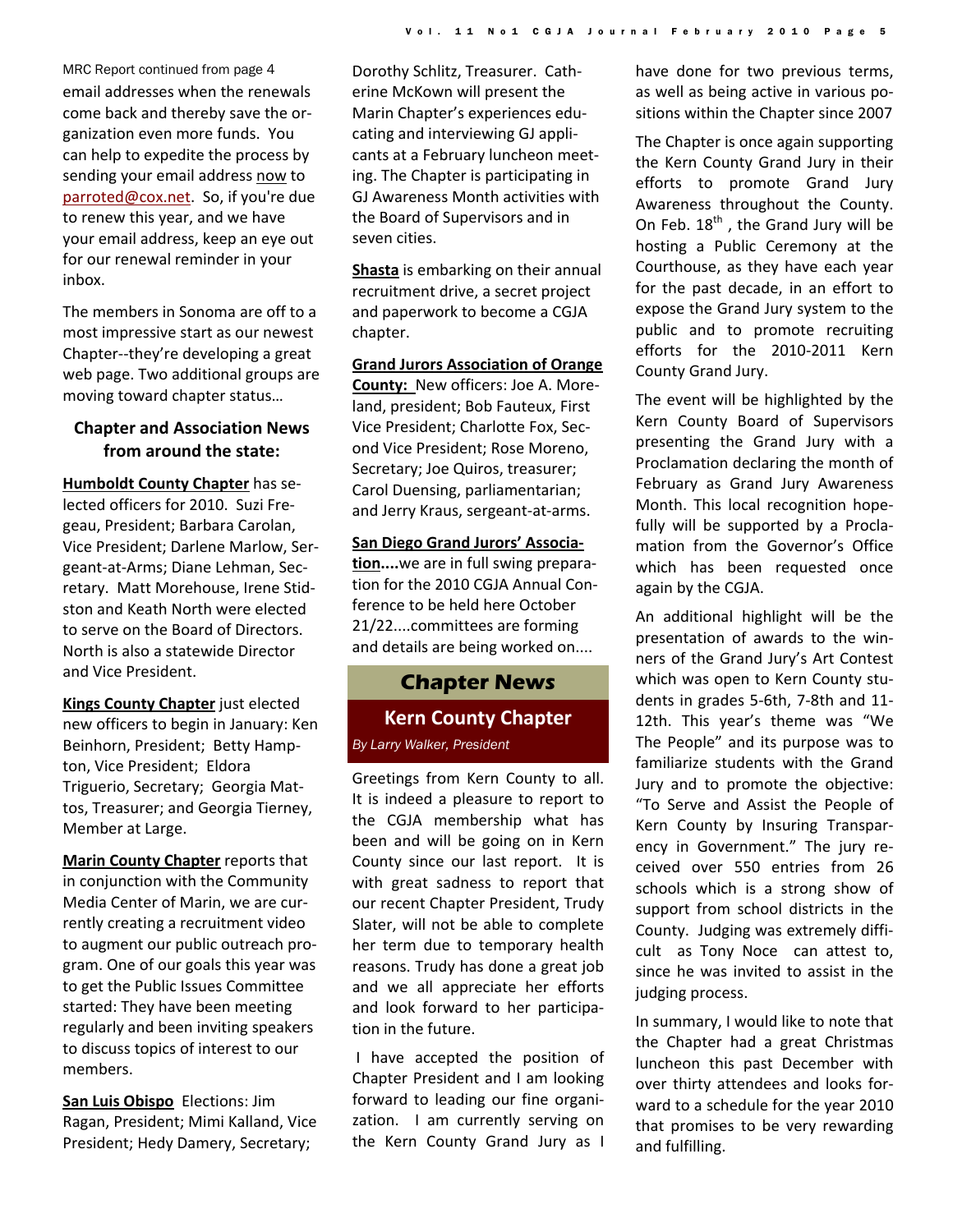## CGJA Chapters in the News

<span id="page-5-0"></span>

#### Kern County Chapter Members Assist High School Competition

The Kern County Grand Jury Foreperson John Mainland was invited to be interviewed by the Arvin High School *We the People* competition team to review the US Constitution and specifically the jury system. John invited the local Kern County Chapter Director and CGJA President Tony Noce to accompany him. They met with the five different groups over a period of a week. Both were very impressed with the background knowledge that all the team members dis‐ played. The team won at the county level and will move onto the State competition. This is a sample of how the Kern County Grand Jury, and the Kern County CGJA Chapter is working with the schools in promoting the importance of edu‐ cating the citizens of the State of California about the Grand Jury system and its need to be preserved.

#### **AAA**

#### **AAA**

#### **TATATA**



Humboldt Chapter Luncheon Attendees

L to R: Irene Stidston, Diane Lehman, Darlene Marlow, Suzi Fregeau, Keath North, Deborah Cordone, Barbara Carolan, Skip Jorgensen, Dolores Theuerkauf, Harry Pond, Phil Minor, Darrel Petersen, Dan Taranto, Ed Albert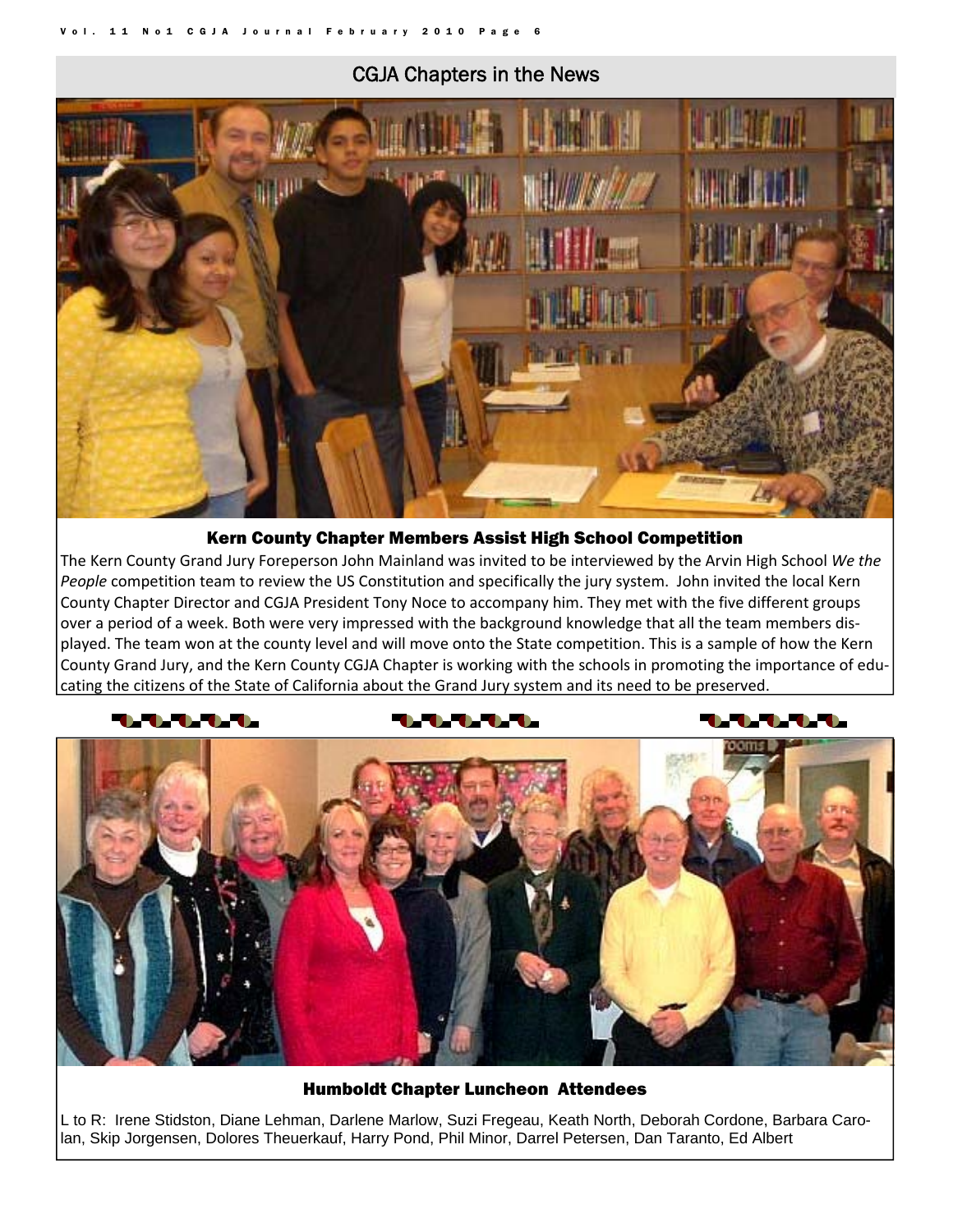**Kern County Chapter Presidents**

**Outgoing President Trudy Slater and newly elected President Larry Walker at a recent Chapter Meeting**





Jerry Lewi, Director and Public Relations Chair, was honored by the Ventura County Board of Supervisors in a presentation on January 12. The presenta‐ tion was made by Supervisor Linda Parks. Lewi was honored for receiving CGJA's Angelo Rolando Award this past October. In his remarks, Lewi stated that by honoring him, they were also honoring CGJA for the work it does and also honoring the Grand Jury system for its significant contributions. CJGA has been training the Ventura Grand Jury on site for the past three years.

## **Humboldt Chapter**  *By Suzi Fregeau, President*

We are excited to report that the completion of our DVD is close at hand. On January 30<sup>th</sup>, Keath North and other volunteers will meet at the Humboldt County courthouse to film the docu‐ mentary they have been planning and working on for well over a year. The expectation is we can then use this DVD as a "selling point" to petit jurors (as they wait to see if they are called for jury duty) with the hopes of getting more community members involved in our civic grand jury. We will also make this available to other grand jury chap‐ ters if they are interested in showing it in their community.

Additionally there is a sub‐committee of current association members putting together a list of local organizations and civic groups where we feel we could also recruit quality members for our grand jury; we will also use the DVD for presentations to these organizations. It has been suggested we talk to the local high school administration to see if doing this presentation to the civics classes would be of value to the stu‐ dents in preparation for life after high school!

*Continued on page 8*  Our monthly meetings are still held on the second Wednesday of each month and the trend seems to be 12‐15 mem‐ bers attend on a regular basis. This year we will look at avenues to expand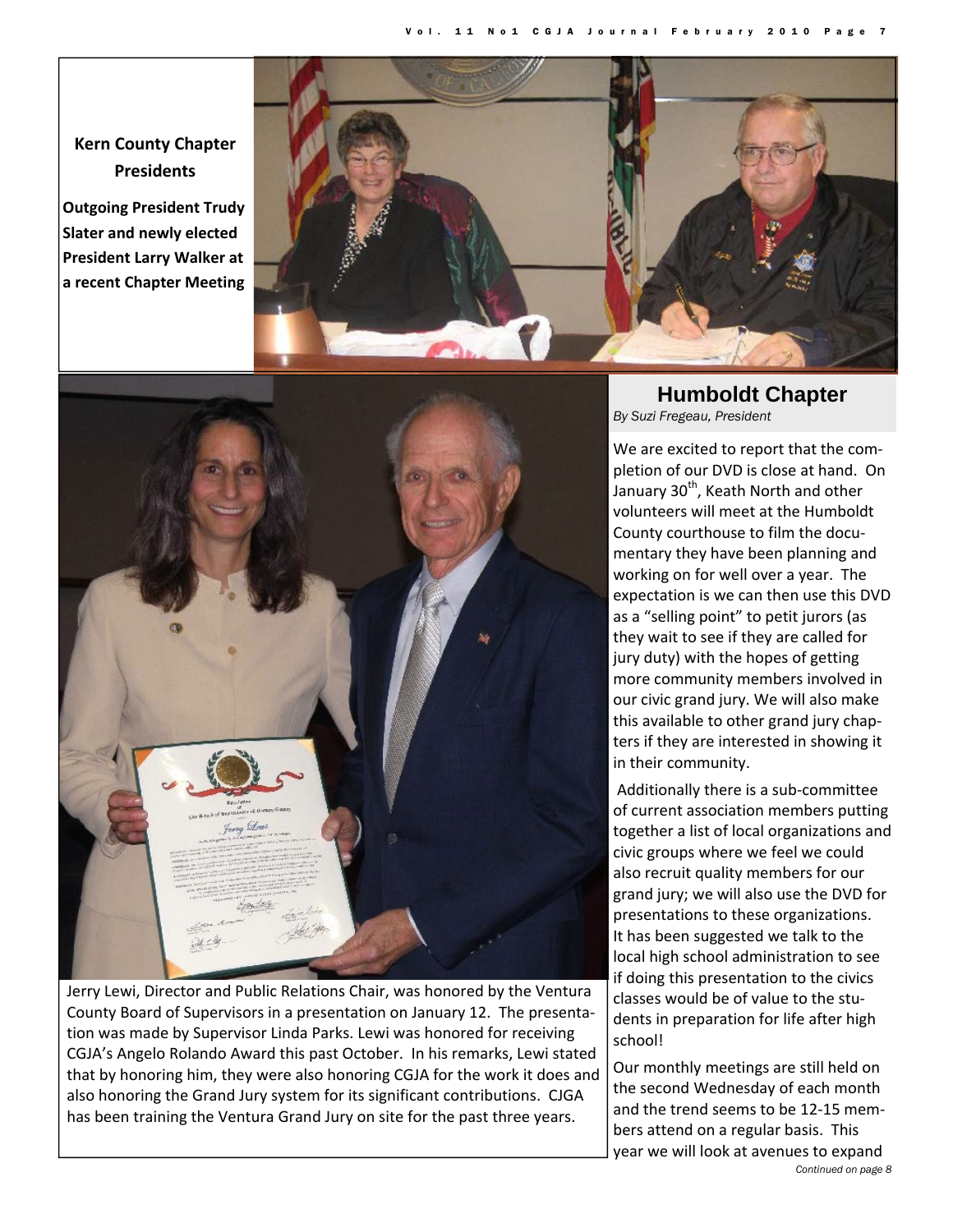#### *Humboldt continued from page 7*

the local chapter; perhaps a ques‐ tionnaire to former grand jury mem‐ bers asking why they served, and what would interest them in continuing to be active in a statewide organization after they have actually served on the jury.

These are pretty aggressive goals for members who have committed time to other local activities…..if we can increase our monthly meetings to 25 ‐30 we can also draw on those new members to identify areas where we can be of value.

#### **San Francisco Chapter**

*By Beate Boultinghouse, President*



The out‐ reach ef‐ forts for the 2010‐2011 Civil Grand Juries will be coming to a close and applica‐ tions will be

in by April 16. A county's Superior Court may have received anywhere from 30 to 100 applications for pro‐ spective jurors. How do we cull the number to the 30 which will be cho‐ sen to sit for the next year? I under‐ stand that the usual process involves the judges glancing through the appli‐ cations and choosing the 30.

Here in San Francisco, a process has evolved in which Association mem‐ bers interview applicants and make recommendations to the judges. This allows for a personal meeting with each applicant that reveals far more about them than a completed applica‐ tion. Carolyn Koster heads our Inter‐ viewing Committee and explains the process the San Francisco chapter uses to assist the Judges' Civil Grand Jury Committee in making informed decisions.

#### **Interview and Selection Process of the San Francisco Chapter**

*by Carolyn Koster* The San Francisco Chapter began in‐ terviewing grand jury applicants shortly after its inception in 2004. Then presiding Judge Hitchens en‐ couraged the chapter membership to be aggressive in developing plans for supporting the grand jury. Over the years the process has evolved but the goals have remained the same; to identify applicants who:

- Are willing to commit the necessary time to serve on the jury,
- Can work in a cooperative manner with a group
- And potentially serve as foreperson.

Additional goals are to give applicants an idea of what is in involved in jury service and to determine how they learned about the Grand Jury. This latter information is important to our outreach efforts.

Interviewers are solicited from the chapter membership. They are asked to commit as much time as they can spare during the three‐week inter‐ view period that usually takes place at the end of April and beginning of May. A meeting of the group is held prior to the start of interviews to ori‐ ent new interviewers to the process, to review the interview question/ evaluation form and to firm up time commitments.

A schedule of available time slots is prepared. Pairs of interviewers, pref‐ erably a man and a woman conduct all interviews using standardized questions developed by the Interview and Selection committee. Once the schedule is finalized, Gary Giubbini of the Superior Court contacts the can‐ didates and schedules the interviews. Gary also makes sure that the inter‐ viewers have the applications of the candidates they will interview on a given day prior to the interview. We allow an hour for the interview: half an hour or so for the actual inter‐

view and the remainder for the two interviewers to agree on a recommen‐ dation and make notes on the evalua‐ tion form. Interviewers review the applications and make note of any responses that need follow up. One area we try to pinpoint is how specifi‐ cally an applicant learned about the Grand Jury. This information helps the Outreach Committee know what efforts are working.

Over the years, the Grand Jury has gone through all alternates and has had to function with fewer than 19 jurors. Consequently, we focus on the time commitment involved and the financial disclosure form in the inter‐ view. We've had some success in re‐ cent years in that more people are dropping out before they become part of the pool of 30. Still there are al‐ ways people who do not hear what we're saying about the amount of time involved.

The rest of the interview is spent on drawing people out regarding their experience and ability to work in a group. If an applicant indicated will‐ ingness to serve as foreperson on the application, we follow up with addi‐ tional questions.

After all applicants have been inter‐ viewed, the interviewers meet as a group to discuss foreperson candi‐ dates, any questionable recommenda‐ tion and to suggest improvements in the process, question/evaluation form and/or application.

The Chair of the Committee prepares a list of "highly recommended, " "recommended," and "not recom‐ mended" candidates. This list, the applications and our evaluations plus a letter summarizing the Committee's work and listing potential foreperson candidates are forwarded to the Judges' Civil Grand Jury Committee and the Presiding Judge. The judges then meet and review the material and determine the final pool of 30 candidates.

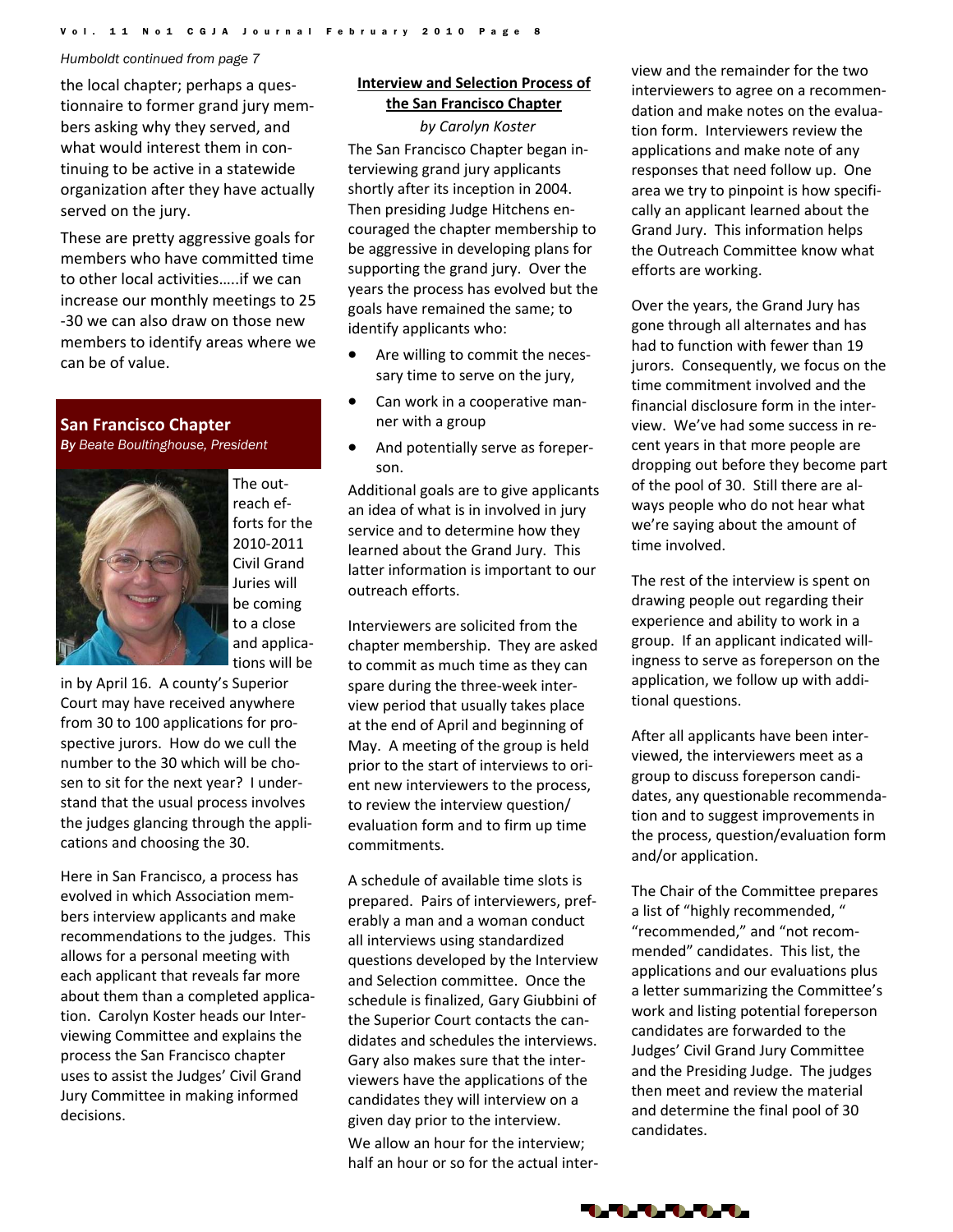#### Sonoma County Chapter

<span id="page-8-0"></span>*By Melissa J. Jones, President* 

The Sonoma County Chapter (SCCGJA) held its first Annual Meet‐ ing on January 11. Seven board members were elected, and the board elected officers:

**Secretary**, Ellen Stillman; **Treasurer**, Don Johnson; **Vice President**, Rich Klein; and **President**, Melissa Jones. The three at‐large members are Ellen Harrington, Jerry Bagger and Dennis O'Reilly.

The initial committee structure for the chapter is designed to ensure support for each major element of the Grand Juror annual cycle:

- Community Outreach (Speakers' Bureau, Marketing Communica‐ tions)
- Applicant Assessment and Selec‐ tion
- Onboarding/In‐Service Training
- General Administration/ Response to Sitting Jury Re‐ quests
- Published Report Oversight

The Chapter has held planning meet‐ ings with the Sonoma County Supe‐ rior Court Executive Officer Jose Guillen and will work closely with Mr. Guillen's staff on community outreach. The emphasis will be on attracting a prospective Grand Juror pool that reflects the diversity of the entire community.

The Chapter is in discussion with the State Association about hosting a regional training session for new Grand Jurors in Santa Rosa, and is working to set up a collaborative meeting with the San Francisco Chapter to talk about best practices for Juror selection and training. The timing should work well with the seating of the 2010‐2011 Grand Jury. The Chapter also hopes to soon host visitors from Mendocino County who are interested in forming a Chapter.

## Self-Evaluation

*By Barbara Sommer, Foreperson, Yolo County Grand Jury, 2009-2010*  basommer@ucdavis.edu

The thought of Grand Jury evaluation can be a little terrifying. Do we really want to know … that our leadership skills leave something to be desired, that everyone is angry with Juror X, that the meetings seem interminable? Don't we know that already? Why ask? We ask because a systematic assessment gives a more reliable picture than various bits of observation and comments. A few individuals can set a tone that is not reflective of the group as a whole. In contrast, a systematic survey provides a more clear sense of what we are doing right and what needs to be changed or improved, and in so doing, can increase the effectiveness of our jury efforts. Systematic evaluation also is beneficial in letting individual members learn how their peers feel about the jury. It can be a wake-up call to learn that one's point of view may not be shared.

There are two general types of evaluation: summative and formative. Summative evaluation is like it sounds – summing up. It is generally done at the end of a term, session, or course, and is an after-the-fact study. Formative evaluation refers to making an assessment while the operation is ongoing in order to improve things. At the end of last year's term, the Yolo County Grand Jury evaluated its activities using the following questionnaire:

This anonymous survey is geared toward improving next year's Grand Jury operation. Please be candid in your reply, and do NOT put your name on it.

- 1. List the 2 or 3 most rewarding things about being on the Grand Jury this year.
- 2. List the 2 or 3 most challenging or difficult things about being on the Grand Jury this year.
- 3. What would have made the year's Grand Jury experience better for you?
- 4. Do you have any suggestions for improving next year's Grand Jury operations?

As this year's Foreperson, I found the responses to be immensely helpful to my present leadership role. I learned the importance of clarifying role, structure, and goals early on in the year. I was warned about the pitfalls (some inevitable) of member turnover, the tedium of producing the final report, variations in motivation, and the constraints on juror time.

As a result, I was able to "hit the road running" by building on the rewards and dealing with the challenges directly early in the year. Then, to determine whether in fact we were on the right track, we did a formative "Early Evaluation" three months into the new term, using this questionnaire:

This anonymous survey is geared toward improving our Grand Jury operation. Please be candid in your reply, and do NOT put your name on it.

- 1. What do you feel is going well with the Grand Jury?
- 2. What do you think we need to improve?
- 3. Do you have a sense of our role/function as a Grand Jury? (circle one)

| Yes | Not sure | No |
|-----|----------|----|
|     |          |    |

4. Do you feel we should have a group discussion of our role/function? (circle one)

*Yes Not sure No*

5. Overall, how satisfied are you with your current Grand Jury experience? (circle one)

| Very dissatisfied | Not sure | Very satisfied |                      |
|-------------------|----------|----------------|----------------------|
|                   |          |                |                      |
|                   |          |                | Continued on page 10 |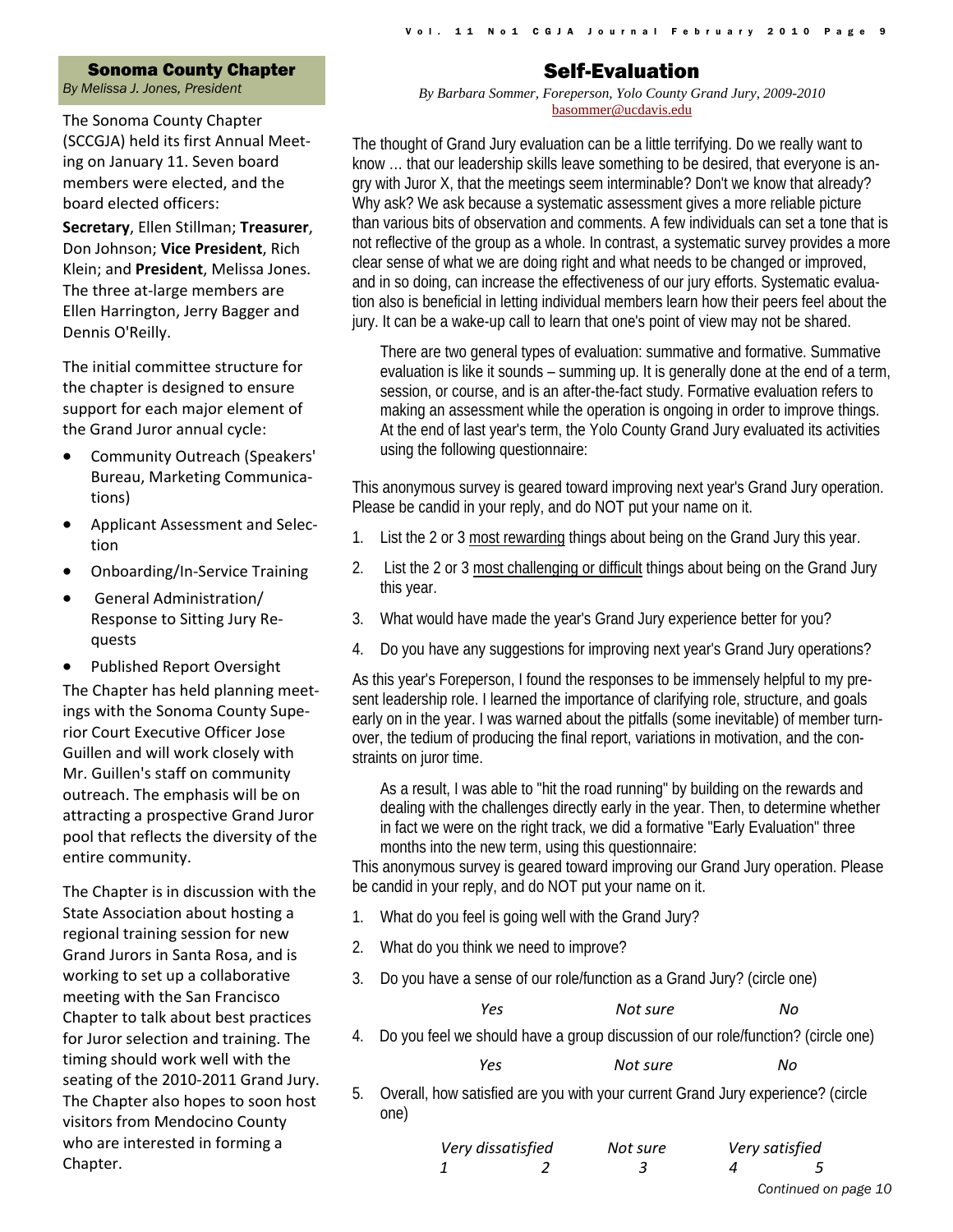<span id="page-9-0"></span>

| Very dissatisfied | Not sure | Very satisfied |
|-------------------|----------|----------------|
|                   |          |                |

- 7. What is she doing right?
- 8. What could she do better?
- 9. Other comments

We learned that the Jury had a good sense of camaraderie and working well together, despite there being a few problem jurors who dominated the discussion. The result was that the latter tended to self-monitor and pull back a bit. The one or two less-than satisfied jurors found that they were in the minority.

I learned that my running of the meetings was satisfactory, and that I now can proceed with more confidence. The overall response to the evaluation was very positive with a sense of shared knowledge and involvement. There seemed no negative consequences of doing the evaluation.

Use a formative evaluation for what it is – an assessment of the Grand Jury process, not a personal popularity rating. It can help you to be a more effective leader. You want more than simple ratings of satisfactory and unsatisfactory – you want to find out what can make it better. The questions can be modified to suit the needs of your particular Jury.



*Note: The following was submitted to a local group by Carol Rosenberg, a member of the Mendocino County Grand Jury. It provides another view about the use of the term "Civil" to describe the regular grand jury* 

I'm currently serving my fourth term on the Mendocino County (CIVIL) Grand Jury. The reason I include "civil" is that we do not review evidence and vote to prosecute wrongdoers as the Grand Juries do in other states. We investigate county, city and other agencies that spend local money, such as special districts and non-profit agencies that contract to provide county services.

We at best cast light on how and why public funds are being spent. We interview lawmakers, department heads, members of the Board of Supervisors and other decision makers or folks that provide services. We search for "Findings," that is, facts that may point to possible truths. We write them up and make practical suggestions as to how the situation can be improved. We make our reports available online or in print. We are a panel of 19 individuals from all over the county and have every possible opinion on politics, social services, what makes good government, etc. That is also why I wrote civil! We try very hard to be at least tolerant if not accepting of each others' differences. We try hard to listen to opinions that differ from our own. We try hard to look for information that we can all agree is valid, that has been triangulated, that comes from more than one source. Information that is not contaminated by falsehood propaganda or our own perverted lens. We do not necessarily like each other, but we can work together to find the truth or make a suggestions to how a problem can be solved. We ask for feedback from those we investigate. Did we understand what you said correctly? Can you do what we asked? Are our suggestions valid and possible?

I would like all intelligent, reasonable county residents with 20 -30 hours a week to volunteer for the rand Jury. I think the process and the reports are important and yes, I think the process is also fun! I personally love the exchange of ideas and seeing how government actually works.

#### Self 3valuatContinued from page 9<br>6. How satisfied are you with the Foreperson's performance? (circle one) *By Joann Landi*

**December 15, 2009**

Approved letter to Governor re‐ questing procla‐ mation declaring the month of Feb‐



ruary as Grand Jury Awareness Month.

Approved Annual Conference dates of October 21‐22, 2010

Reaffirmed compliance with ap‐ proved guidelines for meeting con‐ duct.

#### **January 26, 2010**

Approved a protected reserve fund for the Training Committee.

Approved use of surplus 2009 Con‐ ference funds as budgeted income for the 2010 Annual Conference.

Approved accounting entries to close the Sol Price and Val Cavey funds.

Approved the 2010 Budget.

Approved letter to Sacramento Chapter.

Approved changes to CGJA Chapter formation document.

*Note: Board Agendas are posted on our website seven days prior to a Board meeting, which is usually the third Tuesday of each month at 7:00 PM. Board minutes are posted after approval the month following each meeting.*

#### **Help Wanted**

**Don't just be a member of CGJA, become a participating member All committees will welcome your involvement as new people and their ideas is what will keep our organization moving ahead in both educating the public and training grand jurors**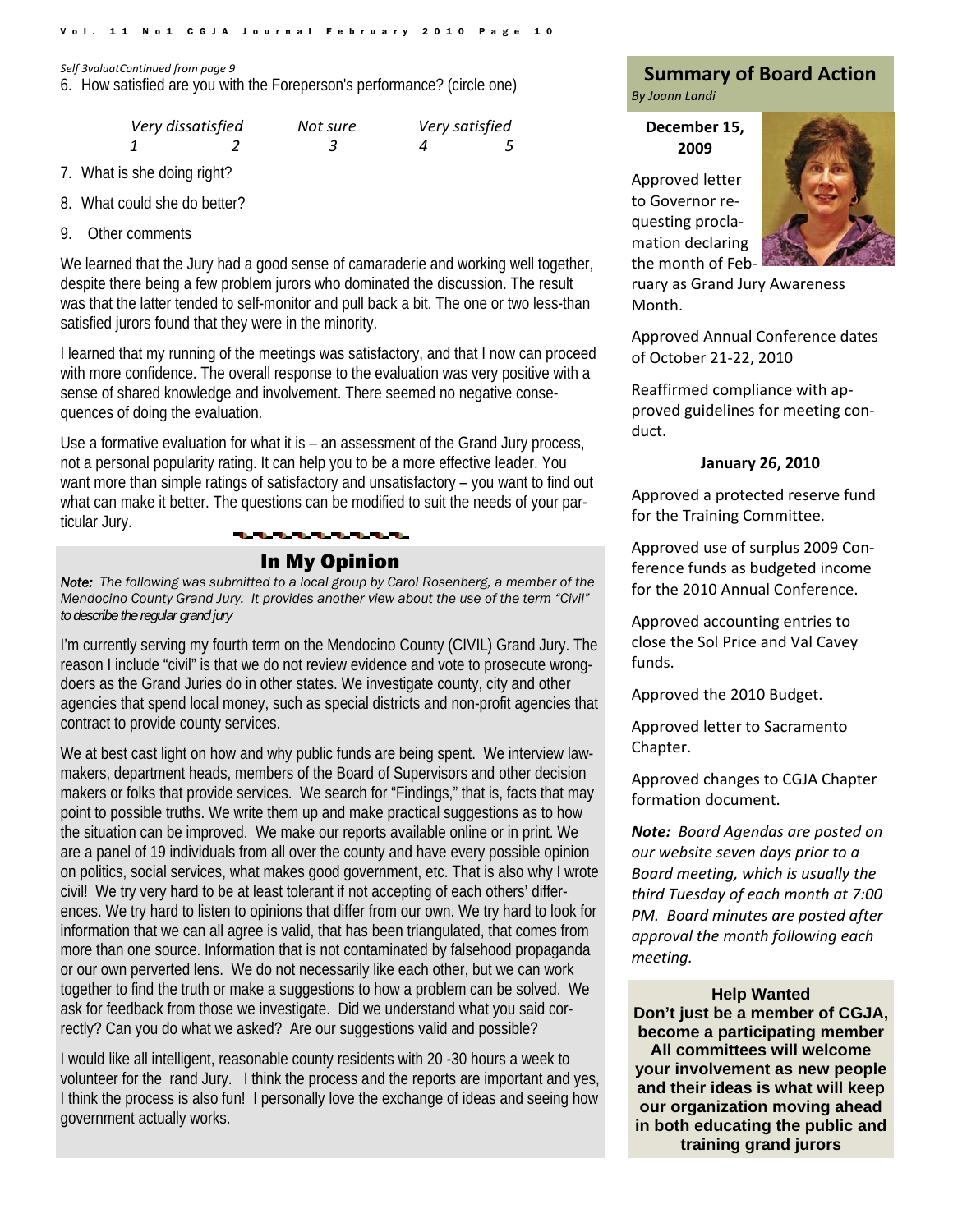## CGJA Officers

President **Anthony W. Noce**  2808 Houchin Road Bakersfield, CA 93304 661-835-7591 cgjaguy@yahoo.com

Vice President **Keath North**  P.O. Box 740 Loleta, CA 95551 707-845-3612 krn48@aol.com

#### CGJA Directors

#### *North*

**Marsha Caranci,** Shasta caranci@aol.com

**Sherry Chesny**, Placer sherry.c@cebridge.net

**Keath North, Humboldt** Krn48@aol.com

**Kathy Wylie**, Mendocino kathy@mcn.org

*Central*

**Owen Haxton,** Marin hornet5@pacbell.net

**Karin Hern**, Marin Karin.hern@sbcglobal.net **Joann Landi** San Mateo Joannelandi@aol.com

**Judi Lazenby**, Santa Cruz judilazenby@aol.com

*South*

**Dianne Hoffman**, **Orange** cgjamail‐ box@yahoo.com

**Walter D. Hofmann MD**, San Diego wdh438@gmail.com

**Jerry Lewi**, Ventura cgjapr‐ guy@roadrunner.com

**Anthony Noce**, Kern cgjaguy@yahoo.com

#### Standing Committee Chairs

**Finance**  Marsha Caranci 530-242-6554 caranci@aol.com

**Legislative Affairs**  Bill Trautman 707 755-5570 trautman17@sbcglobal.net

**Membership Relations**  Dan Mufson 707 255-4030 dan@apotherx.com

Jerry Lewi 805- 532-1321 cgjaprguy@roadrunner.com

> **Training**  Lew Avera Jr. 949-388-8910 lewavera@cox.net

**Secretary Joann Landi** 178 South Palomar Drive Redwood City, CA 94062 650-365-4184 joannelandi@aol.com

**Treasurer Judi Lazenby**  1961 Main Street #198 Watsonville, CA 95076 831-724-0790 judilazenby@aol.com

i

## CGJA Chapters

Fresno County Chapter **Marian Mosley**, President **marianmosley@att.net** Website:**fresno.cgja.org**

Humboldt County Chapter **Suzi Fregeau** , President **suzi@humboldt1.com**

Kern County Chapter **Larry walker**, President **larywalker@gmail.com** Website: **kern.cgja.org**

Kings County Chapter Ken Beinhorn, President **kbeinhorn@sbcglobal.net**

Los Angeles County Chapter **William Selditz**, President **whseld@aol.com**

Marin County Chapter **Catherine McKown**, President **cdmac1@aol.com** Website: **www.mgja.org**

Monterey County Chapter **Ray Wuco**, President **carmelwuco@redshift.com**

Napa County Chapter **Daniel Mufson, Ph.D**. President **dan@apotherx.com**

Sacramento County Chapter

**Joseph Maloney**, President **joepm@pacbell.net**

San Benito County Chapter **John Sitton**, President **sitton\_john@yahoo.com**

San Francisco County Chapter **Beate Boultinghouse,**  President beateb4@aol.com

San Luis Obispo County Chapter **Jim Ragan**, President **jimragan@charter.net**

San Mateo County Chapter **Mike Miller**, President **okmiller@pacbell.net** Website: **www.co.sanmateo.ca.us/ smcagj/**

Solano County Chapter **Wanda Kiger‐Tucker**, President **kigertucker@juno.com**

Sonoma County Chapter **Melissa J. Jones**, President **meljjones@comcast.net**

Nevada County Chapter President to be Announced

Our website is a great informational resource for grand juries to use. Our "links" and "local Grand **Jury information" pages will take you to websites that can assist in research and information Visit us at www.cgja.org**

# **Public Relations**